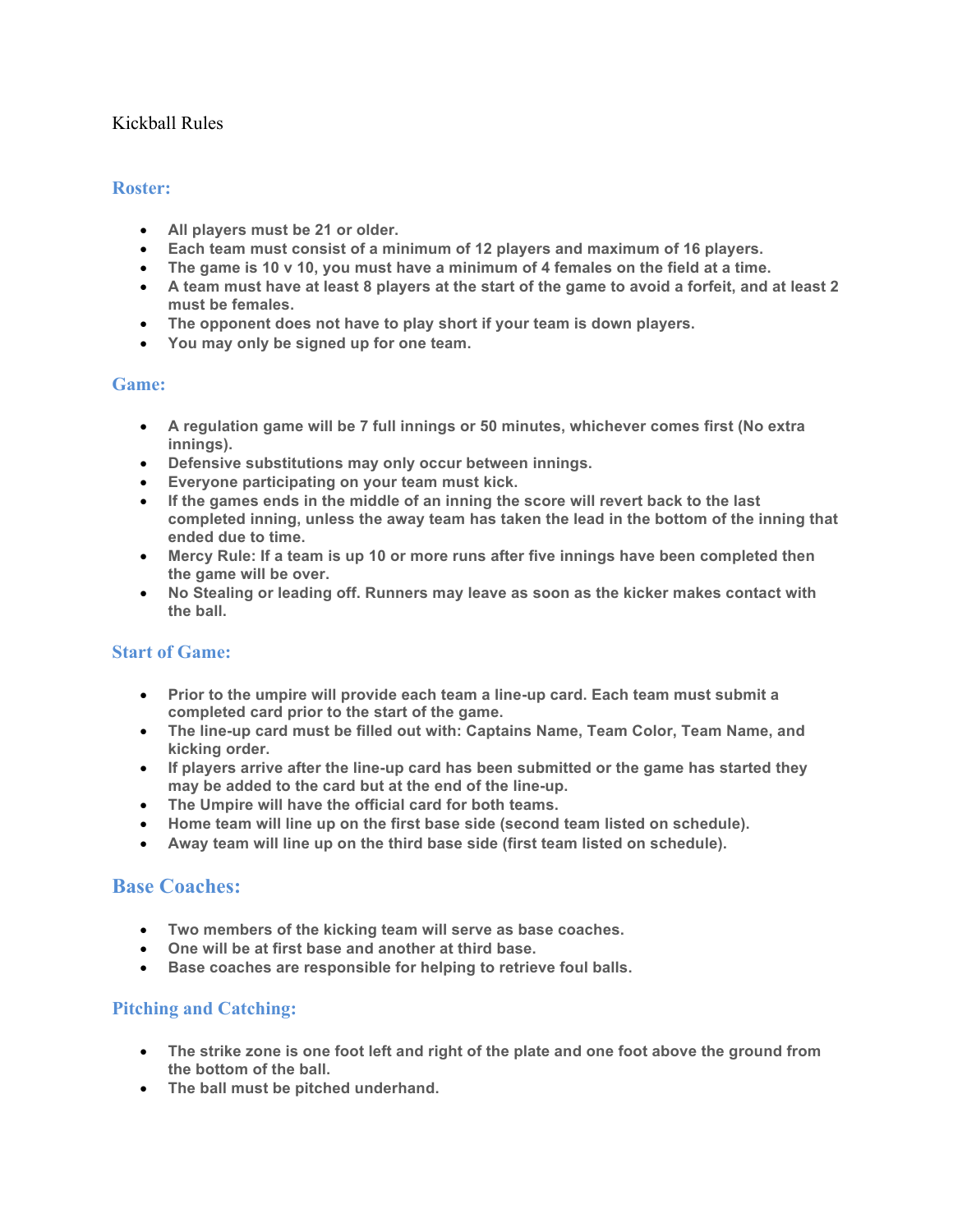- **Bounces are allowed but the ball may hit the ground twice prior to reaching the kicking box and it must be less than a foot above ground.**
- **If the ball is one foot above the ground it will be dead even if someone attempts to kick it.**
- **The first illegal pitch (too high) will result in a warning the second will result in the pitcher being removed from pitching.**
- **The pitcher must have one foot on or behind the pitching strip as the ball is being released, you may not approach home plate until the ball is kicked.**
- **No player may advance forward of first/third base line (diagonal) until the ball is kicked.**
- **The catcher must remain behind home plate until the ball is kicked.**
- **The outfielders may not come within 10 feet of the first, second, and third base until the ball is kicked.**
- **Infielders may not move more than 5 feet from the first-second and second-third base line until the ball is kicked.**
- **If a fielder makes an out illegally by advancing forward prior to the kick the runner will be declared safe.**
- **Fielders may only switch positions once per inning.**
- **If the ball touches the lines around the plate it is considered a strike.**

## **Kicking:**

- **Any ball touched by the foot or leg below the knee is considered a kick.**
- **All kicks must be at or behind home plate.**
- **Kicker must have planted foot in the kicking box, however you may line up outside of the box.**
- **You may not stop the ball then kick it. If you stop the ball behind home plate it will be a strike. Let the catcher field it.**
- **Each player on the team must kick (they do not have to field).**
- **If a player is injured while kicking the next person in the kicking order will replace them with the same pitch count.**

### **Running and Scoring:**

- **Runners must stay within the base line and the fielders must stay out of the baseline.**
- **Players must stay out of the baseline unless attempting to tag the player or catch the kicked ball (making an active play).**
- **A fielder attempting to make an out by tagging the base may have his/her foot on the base but he she must lean out of the baseline.**
- **There is no leading off or stealing. A runner off the base when the ball is kicked will be out.**
- **A runner may advance once the ball is kicked.**
- **Hitting a player above the shoulders is not allowed. A player hit above the shoulders will be safe unless they are hit while sliding or intentionally blocking the ball with their head (call will be made at umpires discretion).**
- **A tag-up is required or stay on base when a kicked ball is caught.**
- **Runners may over run first base and only be tagged when they are actively running to first base.**

**o If the runner turns the corner they will be considered an active runner, even after the over run.**

- **All ties go to the runner.**
- **A runner may only advance one base an overthrow (when a ball is thrown more than 10ft into foul territory). It is not a free base so you can still be called out on an overthrow.**
- **Once the ball is thrown back to the pitcher in the mound, runners may not advance.**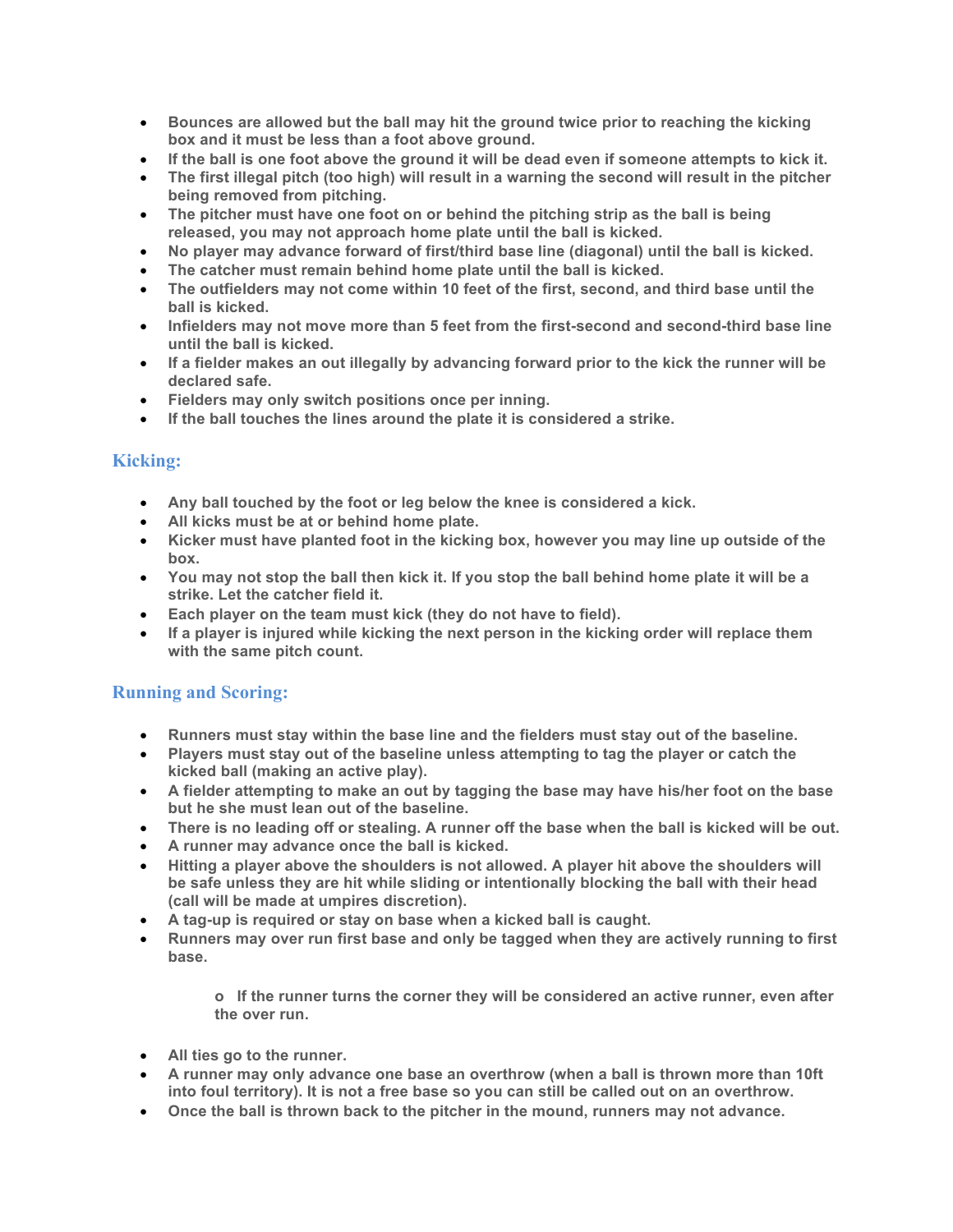- **Running past another runner is not allowed. The passing runner is out.**
- **A run is scored when a runner touches home plate before the third out except when the third out is a force out.**
- **The team with the most runs, wins.**

#### **Strikes:**

- **A pitch that is not kicked and is within the strike zone.**
- **An attempted kick inside or outside the strike zone.**
- **Three strikes is an out.**

### **A Ball:**

- **A pitch outside the strike zone.**
- **A ball that does not touch the ground at least twice before reaching the kicking box.**
- **A pitch that is greater than 1 foot off the ground (from the bottom of the ball), at it's last bounce before reaching the kicking box, at the plate, or immediately after passing through the strike zone.**
- **A pitched ball not reaching home plate.**
- **A fielder advancing prior to the ball being kicked, if the ball is kicked the runner will be safe and awarded first base.**
- **Four balls is a walk – kicker advances to first base.**

## **Fair Ball:**

- **A kicked ball landing in fair territory.**
- **A kicked ball that is touched in fair territory and then rolls into foul territory.**

## **Foul Ball:**

- **A ball landing in foul territory.**
- **A ball that lands in fair territory and then rolls into foul territory before 1st and 3rd base, untouched.**
- **A ball touched in foul territory.**
- **A kick made above the knee.**
- **A ball kicked in front of home plate.**
- **A kicked ball touched more than twice or stopped in the kicking box.**
- **A kicked ball outside of the kicking box.**
- **Four fouls is an out.**

### **Outs:**

- **Three strikes or four fouls.**
- **Any kicked ball that is caught by a fielder (fair or foul).**
- **A base tag on a force play.**
- **Anytime a runner is hit with the ball while not on a base, except if it is above the shoulders as ruled by the umpire.**
- **A ball tag of a runner on base when they do not tag up.**
- **A runner leads.**